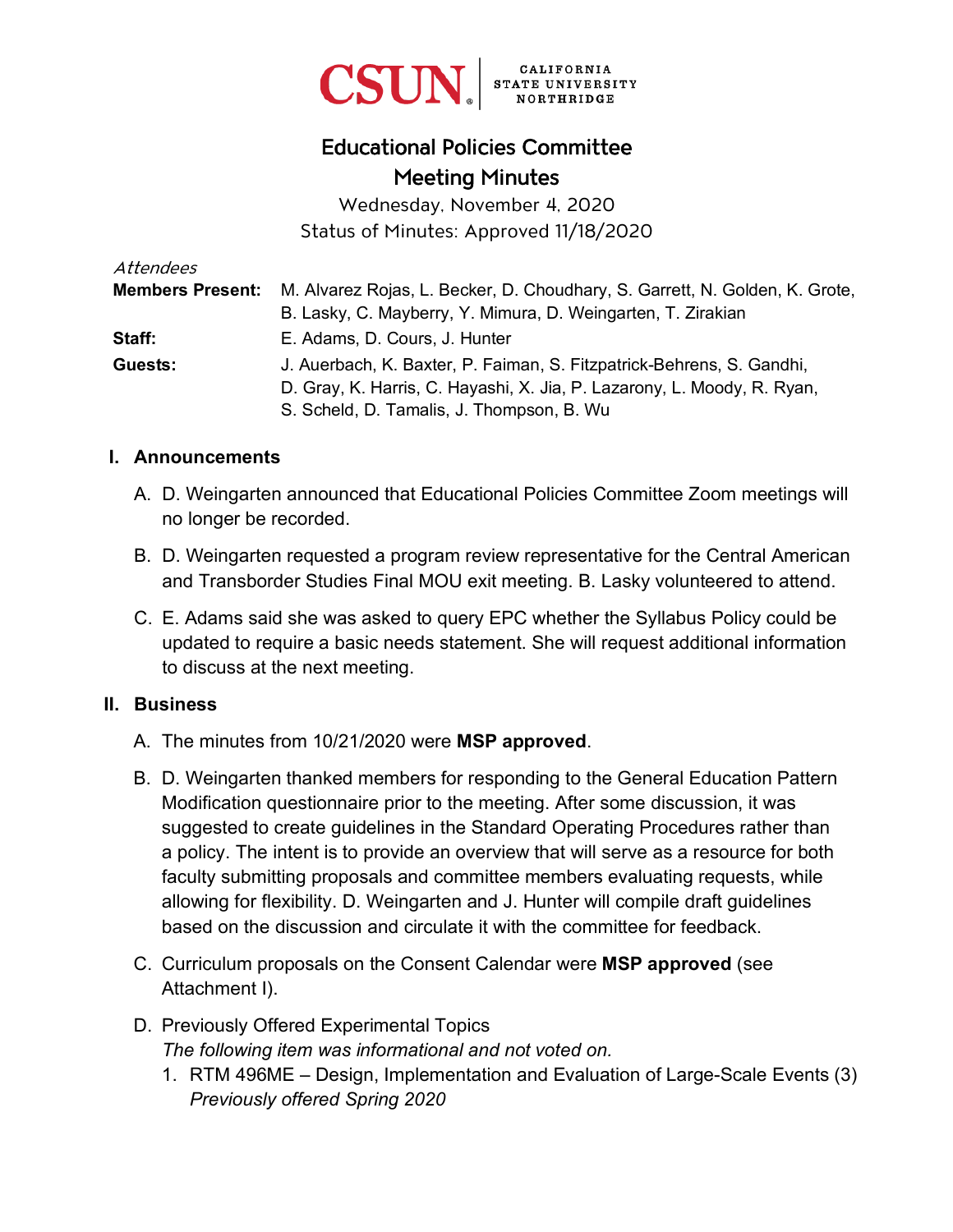#### E. College of Humanities

# *Jewish Studies*

# *New Course*

- 1. JS 357 History of the Holocaust (3). **MSP approved** with revised course description.
- F. College of Social and Behavioral Sciences

# *History*

# *Course Modification*

1. HIST 357 – History of the Holocaust (3). **MSP approved** with revised course description.

# *New Course*

2. HIST 485C – The United States and the War in Iraq, 2003-11 (3). **MSP approved** with revisions to the syllabus.

# *Course Modifications*

- 3. HIST 301 The Historian's Craft: Reading, Research and Writing History (3). **MSP approved** with correction to the course description.
- 4. HIST 435 African History to the 19th Century (3). **MSP approved** with correction to grading scale in syllabus.
- 5. HIST 453 Modern Britain (3). **MSP approved**.

Meeting adjourned at 3:25 p.m.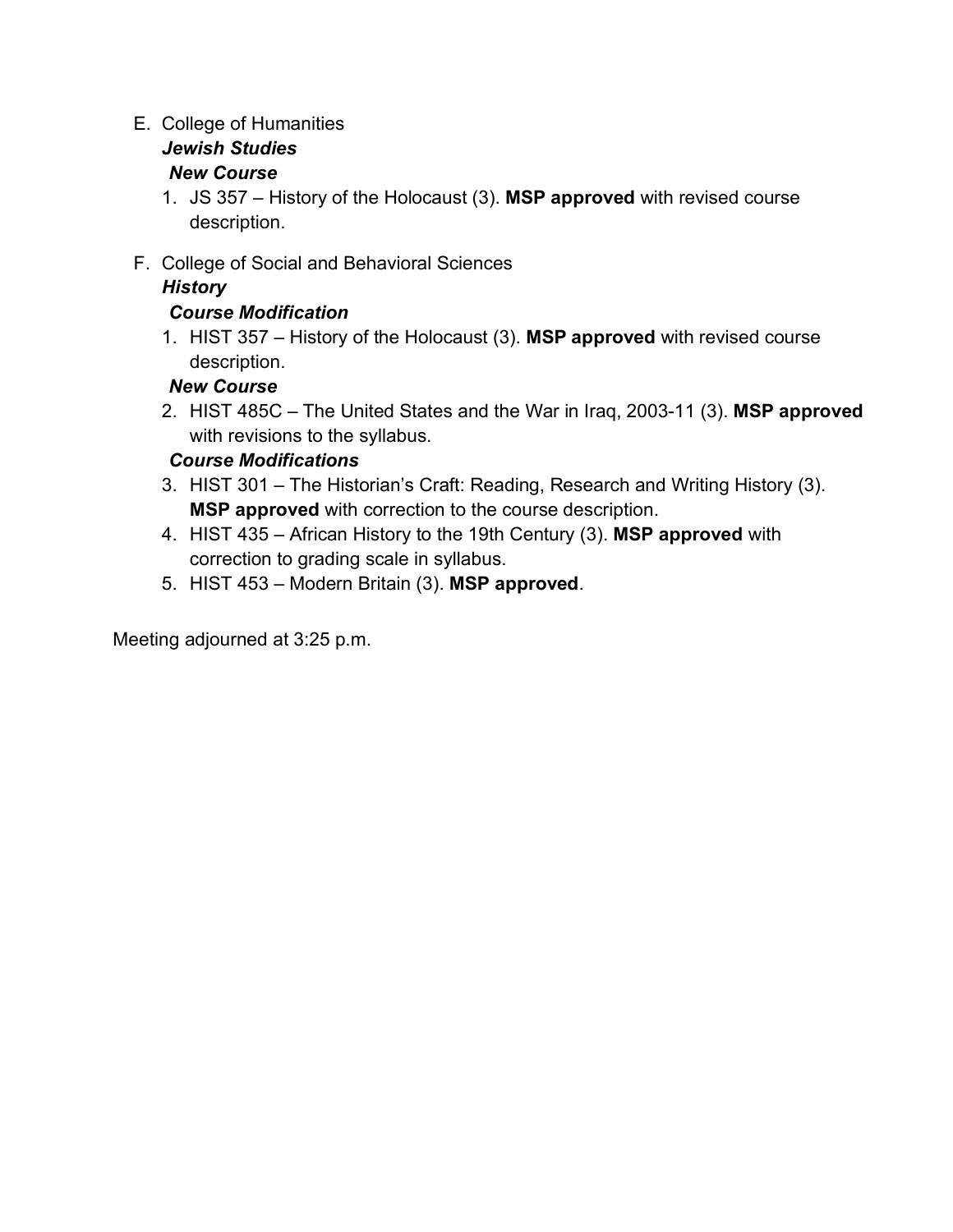#### **Attachment I: Consent Calendar**

Some curriculum proposals will be moved onto a "consent calendar" on the agenda. The purpose of the consent calendar will be to expedite items deemed to be minor and noncontroversial. The Chair of EPC will move items onto the consent calendar in consultation with the Executive Secretary of the Committee. All of these items will remain available for review by all EPC members and any EPC member may remove an item from the consent calendar at any time prior to or during the meeting at which the item is to be considered. Items on the consent calendar will be acted upon as a single item. (EPC Standard Operating Procedures, page 3.)

A. College of Social and Behavioral Sciences

#### *Anthropology Program Modification* 1. Anthropology Minor *History*

#### *Course Modifications*

- 2. HIST 192 History of Modern East Asia (3) *Change course description*
- 3. HIST 301 The Historian's Craft: Reading, Research and Writing History (3) *Change course title and description Moved to 11/4/20 Agenda Item II.F.3.*
- 4. HIST 340 Early Modern Europe (1500-1815) (3) *Change title, short title and description*
- 5. HIST 349A Women in American History Through 1848 (3) *Change title, short title and description*
- 6. HIST 366 Popular Culture and Society in Latin America (3) *Change title, short title and description*
- 7. HIST 369 History of American Indians (3) *Change course title, short title and description*
- 8. HIST 424 A History of the Medieval Middle East, 600-1258 (3) *Change course level, course title, short title and description*
- 9. HIST 425 History of the Early Modern Middle East (3) *Change course level, course title, short title, description and requisites*
- 10.HIST 434 European Colonialism (3) *Change course title, short title, description and requisites*
- 11.HIST 435 African History to the 19th Century (3) *Change course title, short title and description Moved to 11/4/20 Agenda Item II.F.4.*
- 12.HIST 441 History of World War II (3) *Change course title, short title and description*
- 13.HIST 449 Russia to 1917 (3) *Change course level and description*